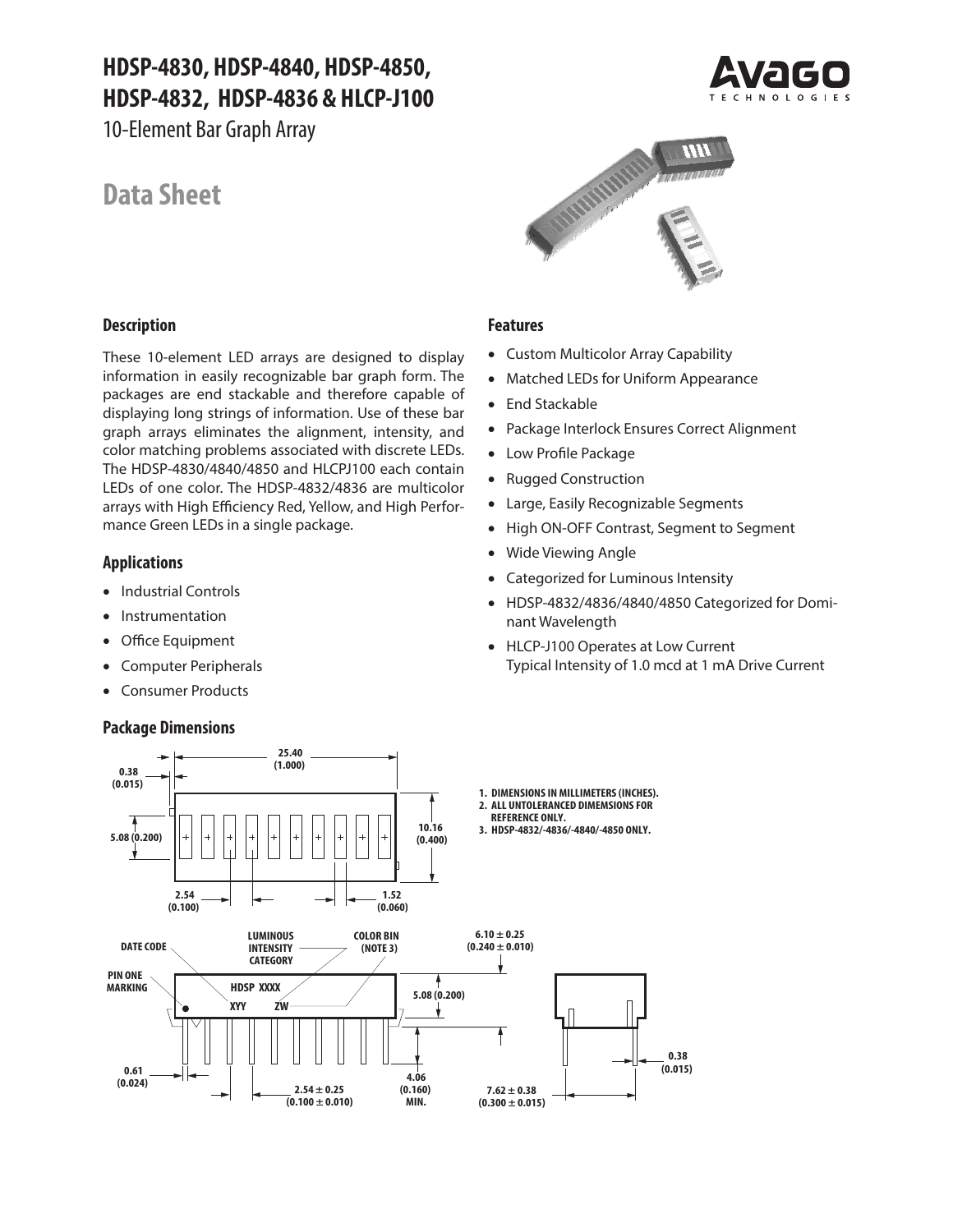# **Absolute Maximum Ratings [1]**

| <b>Parameter</b>                                                                     | <b>AlGaAs Red</b><br><b>HLCP-J100</b> | <b>HER</b><br><b>HDSP-4830</b>       | <b>Yellow</b><br><b>HDSP-4840</b>    | Green<br><b>HDSP-4850</b>          |
|--------------------------------------------------------------------------------------|---------------------------------------|--------------------------------------|--------------------------------------|------------------------------------|
| Average PowerDissipation per LED<br>$(T_A = 25^{\circ}C)$                            | 37 mW                                 | 87 mW                                | 50 mW                                | 105 mW                             |
| Peak Forward Current per LED                                                         | 45 mA $[3]$                           | 90 $mA[4]$                           | $60 \text{ mA}^{[4]}$                | 90 $mA[4]$                         |
| DC Forward Current per LED                                                           | $15 \text{ mA}^{[5]}$                 | 30 $mA^{[6]}$                        | $20 \text{ mA}^{[6]}$                | 30 $mA^{[6]}$                      |
| Operating Temperature Range                                                          | -20°C to +100°C                       | -40 $^{\circ}$ C to +85 $^{\circ}$ C |                                      | -20 $\degree$ C to +85 $\degree$ C |
| Storage Temperature Range                                                            | -55°C to +100°C                       |                                      | -40 $^{\circ}$ C to +85 $^{\circ}$ C |                                    |
| Reverse Voltage* per LED                                                             | 5.0V                                  |                                      | 3.0V                                 |                                    |
| Lead Solder Dipping Temperature<br>$(1.59$ mm $(1/16$ inch) below seating plane) [7] |                                       |                                      | 260°C for 5 seconds $[8]$            |                                    |
| Wave Soldering Temperature<br>(at 2 mm distance from the body)                       |                                       |                                      | 250°C for 3 seconds                  |                                    |

reverse voltage is for LED testing purposes and is not recommended to be used as an application condition. Notes:

1. Absolute maximum ratings for HER, Yellow, and Green elements of the multicolor arrays are identical to the HDSP-4830/4840/4850 maximum ratings.

2. See Figure 1 to establish pulsed operating conditions. Maximum pulse width is 1.5 ms.

3. See Figure 2 to establish pulsed operating conditions. Maximum pulse width is 1.5 ms.

4. See Figure 8 to establish pulsed operating conditions. Maximum pulse width is 2 ms.

5. Derate maximum DC current for Red above T<sub>A</sub> = 62°C at 0.79 mA/°C, and AlGaAs Red above T<sub>A</sub> = 91°C at 0.8 mA/°C. See Figure 3.

6. Derate maximum DC current for HER above T<sub>A</sub> = 48°C at 0.58 mA/ °C, Yellow above T<sub>A</sub> = 70°C at 0.66 mA/°C, and Green above T<sub>A</sub> = 37°C at 0.48 mA/°C. See Figure 9.

7. Clean only in water, isopropanol, ethanol, Freon TF or TE (or equivalent), or Genesolve DI-15 (or equivalent).

8. Maximum tolerable component side temperature is 134°C during solder process.

# **Internal Circuit Diagram**

|                |  | l a       | 20                                                                                                                                                                                                                                         |  |
|----------------|--|-----------|--------------------------------------------------------------------------------------------------------------------------------------------------------------------------------------------------------------------------------------------|--|
| $\overline{2}$ |  | <u>ib</u> | 19<br><u> a shekara ta 1999 a shekara ta 1999 a shekara ta 1999 a shekara ta 1999 a shekara ta 1999 a shekara ta 1999 a shekara ta 1999 a shekara ta 1999 a shekara ta 1999 a shekara ta 1999 a shekara ta 1999 a shekara ta 1999 a sh</u> |  |
| 3              |  | J c       | 18                                                                                                                                                                                                                                         |  |
|                |  | J d       |                                                                                                                                                                                                                                            |  |
| 4              |  |           | 17                                                                                                                                                                                                                                         |  |
| 5              |  | Ιe        | 16                                                                                                                                                                                                                                         |  |
| 6              |  | ١f        | 15                                                                                                                                                                                                                                         |  |
| 7              |  | J 9       | 14<br>the control of the control of                                                                                                                                                                                                        |  |
|                |  | .l h      |                                                                                                                                                                                                                                            |  |
| 8              |  |           | 13                                                                                                                                                                                                                                         |  |
| 9              |  | j         | 12                                                                                                                                                                                                                                         |  |
| 10             |  |           | 11                                                                                                                                                                                                                                         |  |
|                |  |           |                                                                                                                                                                                                                                            |  |

| Pin           | <b>Function</b> | Pin | <b>Function</b> |
|---------------|-----------------|-----|-----------------|
| 1             | Anode a         | 11  | Cathode j       |
| $\mathcal{P}$ | Anode b         | 12  | Cathode I       |
| 3             | Anode c         | 13  | Cathode h       |
| 4             | Anode d         | 14  | Cathode g       |
| 5             | Anode e         | 15  | Cathode f       |
| 6             | Anode f         | 16  | Cathode e       |
| 7             | Anode g         | 17  | Cathode d       |
| 8             | Anode h         | 18  | Cathode c       |
| 9             | Anode i         | 19  | Cathode b       |
| 10            | Anode i         | 20  | Cathode a       |

## **Multicolor Array Segment Colors**

| <b>Segment</b> | <b>HDSP-4832</b><br><b>Segment Color</b> | <b>HDSP-4836</b><br><b>Segment Color</b> |
|----------------|------------------------------------------|------------------------------------------|
| a              | <b>HER</b>                               | <b>HER</b>                               |
| b              | <b>HER</b>                               | <b>HER</b>                               |
| C              | <b>HER</b>                               | Yellow                                   |
| d              | Yellow                                   | Yellow                                   |
| e              | Yellow                                   | Green                                    |
| f              | Yellow                                   | Green                                    |
| g              | Yellow                                   | Yellow                                   |
| h              | Green                                    | Yellow                                   |
| i              | Green                                    | <b>HER</b>                               |
|                | Green                                    | <b>HER</b>                               |
|                |                                          |                                          |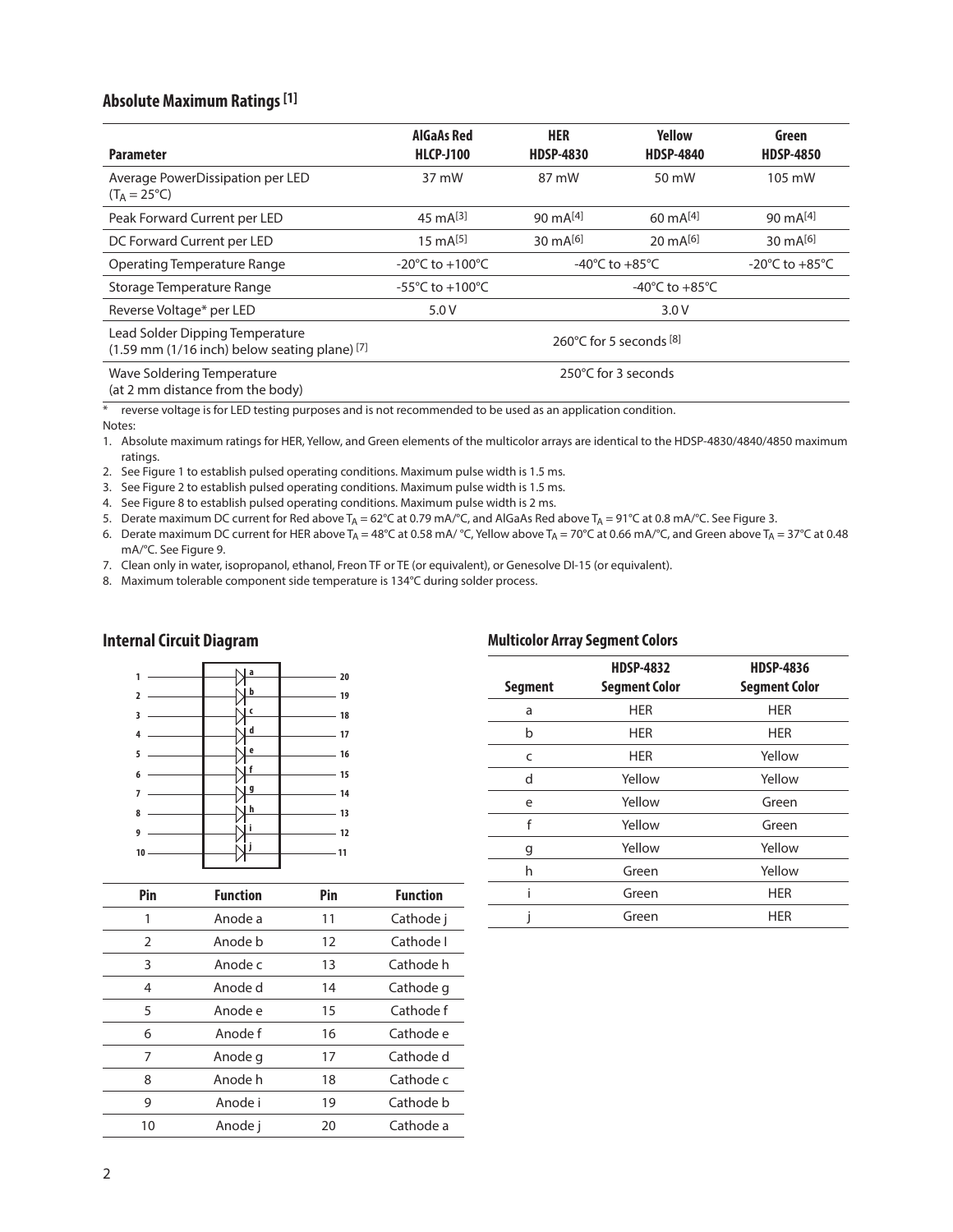# Electrical/Optical Characteristics at T<sub>A</sub> = 25°C<sup>[4]</sup>

## **AlGaAs Red HLCP-J100**

| <b>Parameter</b>                       | Symbol               | Min. | Typ.   | Max. | <b>Units</b>        | <b>Test Conditions</b> |
|----------------------------------------|----------------------|------|--------|------|---------------------|------------------------|
| Luminous Intensity per LED             | Ιv                   | 600  | 1000   |      | ucd                 | $I_F = 1$ mA           |
| (Unit Average) [1]                     |                      |      | 5200   |      |                     | $I_F = 20$ mA Pk;      |
|                                        |                      |      |        |      |                     | 1 of 4 Duty Factor     |
| Peak Wavelength                        | $\lambda$ PEAK       |      | 645    |      | nm                  |                        |
| Dominant Wavelength <sup>[2]</sup>     | λd                   |      | 637    |      | nm                  |                        |
| Forward Voltage per LED                | VF                   |      | 1.6    |      | V                   | $I_F = 1$ mA           |
|                                        |                      |      | 1.8    | 2.2  |                     | $I_F = 20$ mA          |
| Reverse Voltage per LED <sup>[5]</sup> | <b>V<sub>R</sub></b> | 5    | 1.5    |      | V                   | $I_R = 100 \mu A$      |
| Temperature Coefficient VF per LED     | $\Delta V_F$ /°C     |      | $-2.0$ |      | $mV$ <sup>o</sup> C |                        |
| Thermal Resistance LED Junction-to-Pin | $R\theta$ J-PIN      |      | 300    |      | °C/W/LED            |                        |

### **High Efficiency Red HDSP-4830**

| <b>Parameter</b>                               | Symbol           | Min. | Typ.   | Max. | <b>Units</b>        | <b>Test Conditions</b> |
|------------------------------------------------|------------------|------|--------|------|---------------------|------------------------|
| Luminous Intensity per LED (Unit Average)[1,4] | I٧               | 900  | 3500   |      | ucd                 | $I_F = 10$ mA          |
| Peak Wavelength                                | $\lambda$ PEAK   |      | 635    |      | nm                  |                        |
| Dominant Wavelength <sup>[2]</sup>             | ٨d               |      | 626    |      | nm                  |                        |
| Forward Voltage per LED                        | V⊧               |      | 2.1    | 2.5  | v                   | $I_F = 20$ mA          |
| Reverse Voltage per LED <sup>[5]</sup>         | Vr               |      | 30     |      | V                   | $I_R = 100 \mu A$      |
| Temperature Coefficient V <sub>F</sub> per LED | $\Delta V_F$ /°C |      | $-2.0$ |      | $mV$ <sup>o</sup> C |                        |
| Thermal Resistance LED Junction-to-Pin         | $R\theta$ J-PIN  |      | 300    |      | °C/W/LED            |                        |

#### **Yellow HDSP-4840**

| <b>Parameter</b>                               | Symbol           | Min. | Typ.   | Max. | <b>Units</b>        | <b>Test Conditions</b> |
|------------------------------------------------|------------------|------|--------|------|---------------------|------------------------|
| Luminous Intensity per LED (Unit Average)[1,4] | Iv.              | 600  | 1900   |      | ucd                 | $I_F = 10 \text{ mA}$  |
| Peak Wavelength                                | <b>LPEAK</b>     |      | 583    |      | nm                  |                        |
| Dominant Wavelength <sup>[2,3]</sup>           | ٨d               | 581  | 585    | 592  | nm                  |                        |
| Forward Voltage per LED                        | V⊧               |      | 2.2    | 2.5  | v                   | $I_F = 20$ mA          |
| Reverse Voltage per LED <sup>[5]</sup>         | VR               |      | 40     |      | V                   | $I_R = 100 \mu A$      |
| Temperature Coefficient VF per LED             | $\Delta V_F$ /°C |      | $-2.0$ |      | $mV$ <sup>o</sup> C |                        |
| Thermal Resistance LED Junction-to-Pin         | $R\theta$ J-PIN  |      | 300    |      | °C/W/LED            |                        |

### **Green HDSP-4850**

| <b>Parameter</b>                               | <b>Symbol</b>    | Min. | Typ.   | Max. | <b>Units</b>        | <b>Test Conditions</b> |
|------------------------------------------------|------------------|------|--------|------|---------------------|------------------------|
| Luminous Intensity per LED (Unit Average)[1,4] | I۷               | 600  | 1900   |      | ucd                 | $I_F = 10$ mA          |
| Peak Wavelength                                | <b>LPEAK</b>     |      | 566    |      | nm                  |                        |
| Dominant Wavelength <sup>[2,3]</sup>           | $\lambda$ d      |      | 571    | 577  | nm                  |                        |
| Forward Voltage per LED                        | V⊧               |      | 2.1    | 2.5  |                     | $I_F = 20$ mA          |
| Reverse Voltage per LED <sup>[5]</sup>         | VR               |      | 50     |      |                     | $I_R = 100 \mu A$      |
| Temperature Coefficient VF per LED             | $\Delta V_F$ /°C |      | $-2.0$ |      | $mV$ <sup>o</sup> C |                        |
| Thermal Resistance LED Junction-to-Pin         | $R\theta$ J-PIN  |      | 300    |      | °C/W/LED            |                        |

Notes:

1. The bar graph arrays are categorized for luminous intensity. The category is designated by a letter located on the side of the package.

2. The dominant wavelength, λd, is derived from the CIE chromaticity diagram and is that single wavelength which defines the color of the device.

3. The HDSP-4832/-4836/-4840/-4850 bar graph arrays are categorized by dominant wavelength with the category designated by a number adjacent to the intensity category letter. Only the yellow elements of the HDSP-4832/-4836 are categorized for color.

4. Electrical/optical characteristics of the High-Efficiency Red elements of the HDSP-4832/-4836 are identical to the HDSP-4830 characteristics. Characteristics of Yellow elements of the HDSP-4832/-4836 are identical to the HDSP-4840. Characteristics of Green elements of the HDSP-4832/-4836 are identical to the HDSP-4850.

5. Reverse voltage per LED should be limited to 3.0 V max. for the HDSP-4830/-4840/-4850/-4832/-4836 and 5.0 V max. for the HLCP-J100.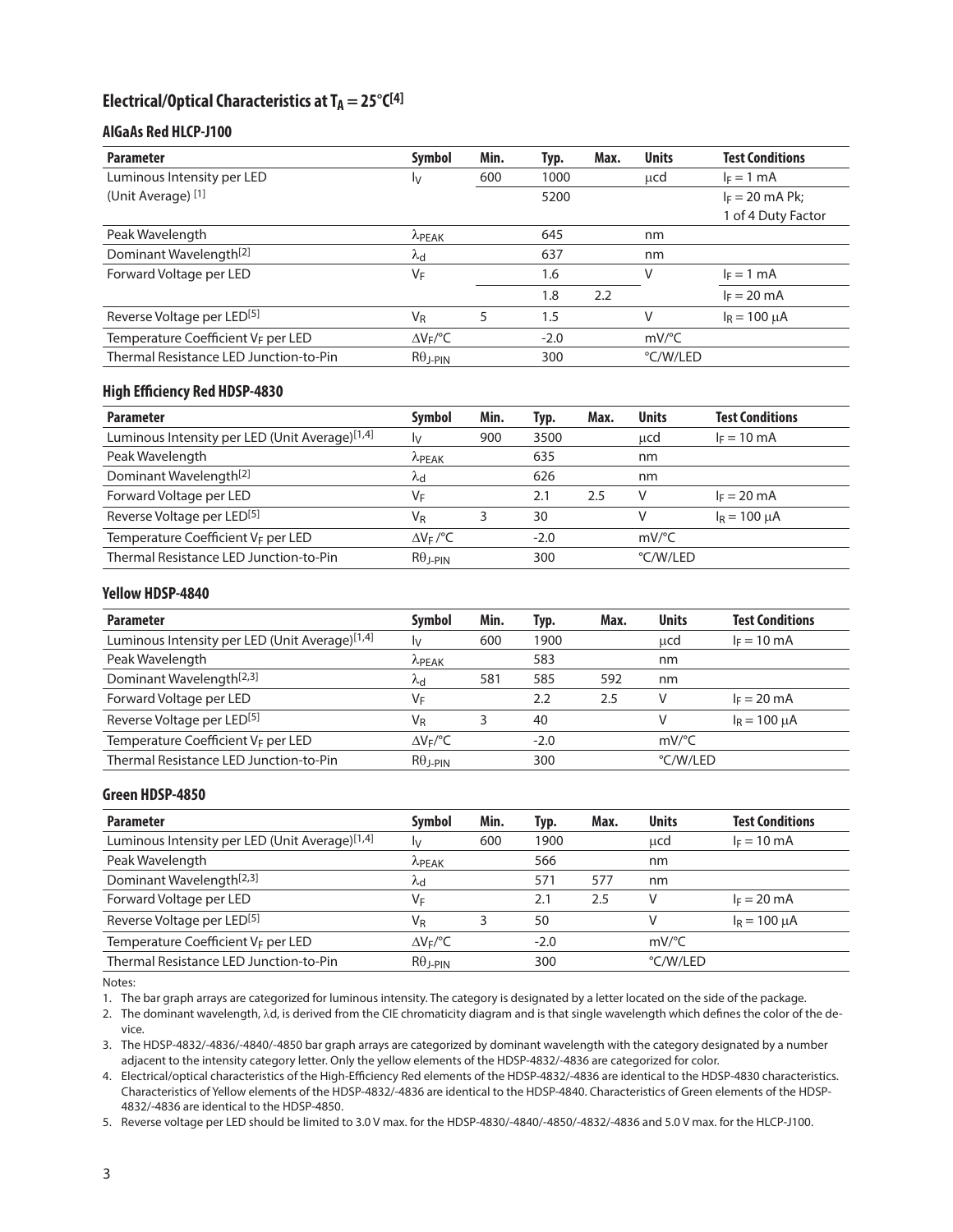## **Red, AlGaAs Red**



**Figure 1. Maximum Tolerable Peak Current vs. Pulse Duration – Red.**













**AlGaAs Red.**





**per Unit Current) vs. Peak Current.**

**Figure 4. Relative Efficiency (Luminous Intensity Figure 5. Forward Current vs. Forward Voltage.**



**Figure 6. Relative Luminous Intensity vs. DC Forward Current – Red.**

**Figure 7. Relative Luminous Intensity vs. DC Forward Current – AlGaAs.**

*For a Detailed Explanation on the Use of Data Sheet Information and Recommended Soldering Procedures, See Application Note 1005.*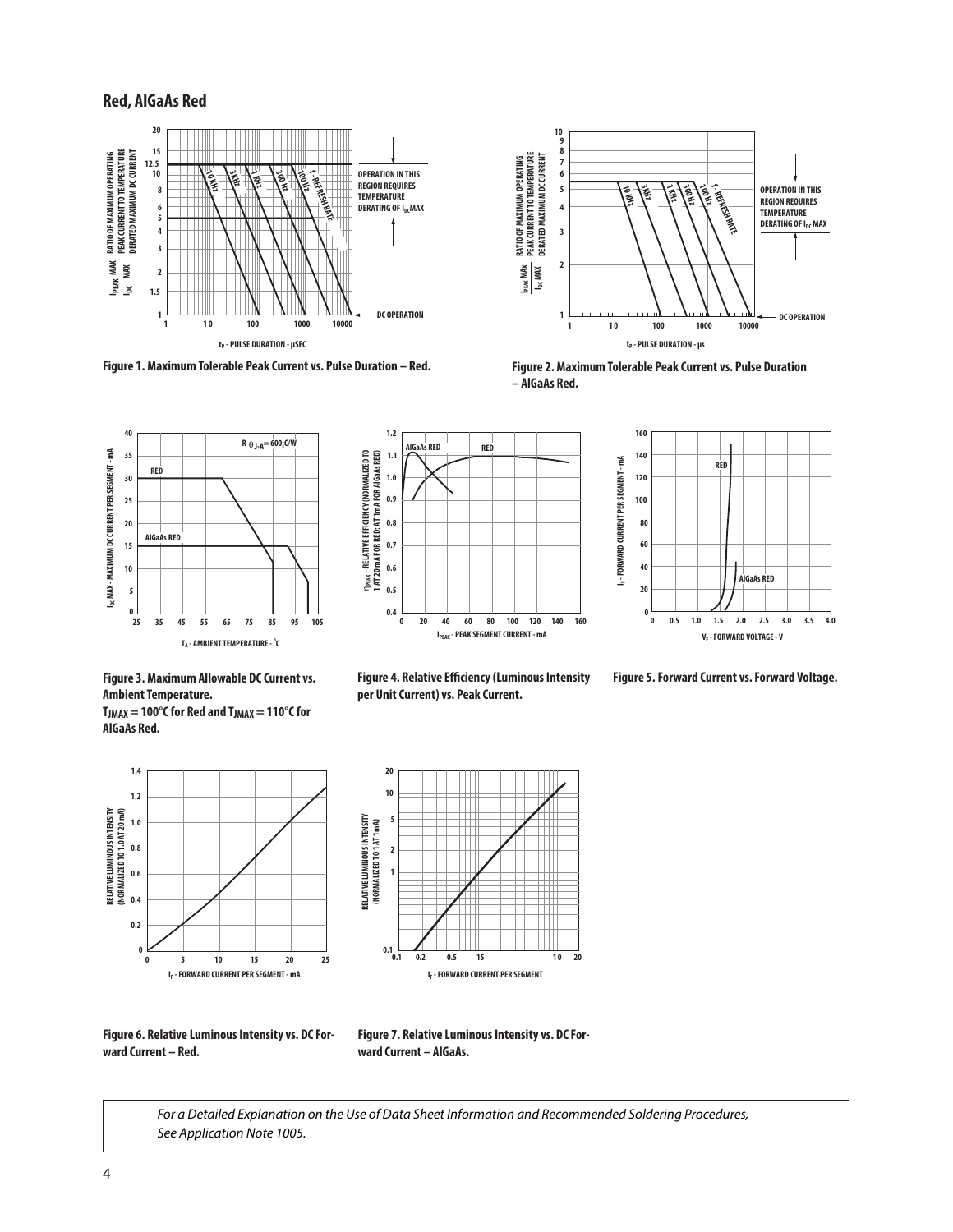### **HER, Yellow, Green**



**Figure 8. Maximum Tolerable Peak Current vs. Pulse Duration –**

## **HER/Yellow/Green.**



**Figure 9. Maximum Allowable DC Current vs. Ambient Temperature. TJMAX = 100°C.**



**Figure 11. Forward Current vs. Forward Voltage.**



**Figure 10. Relative Efficiency (Luminous Intensity per Unit Current) vs. Peak Current.**



**Figure 12. Relative Luminous Intensity vs. DC Forward Current.**

*For a Detailed Explanation on the Use of Data Sheet Information and Recommended Soldering Procedures, See Application Note 1005.*